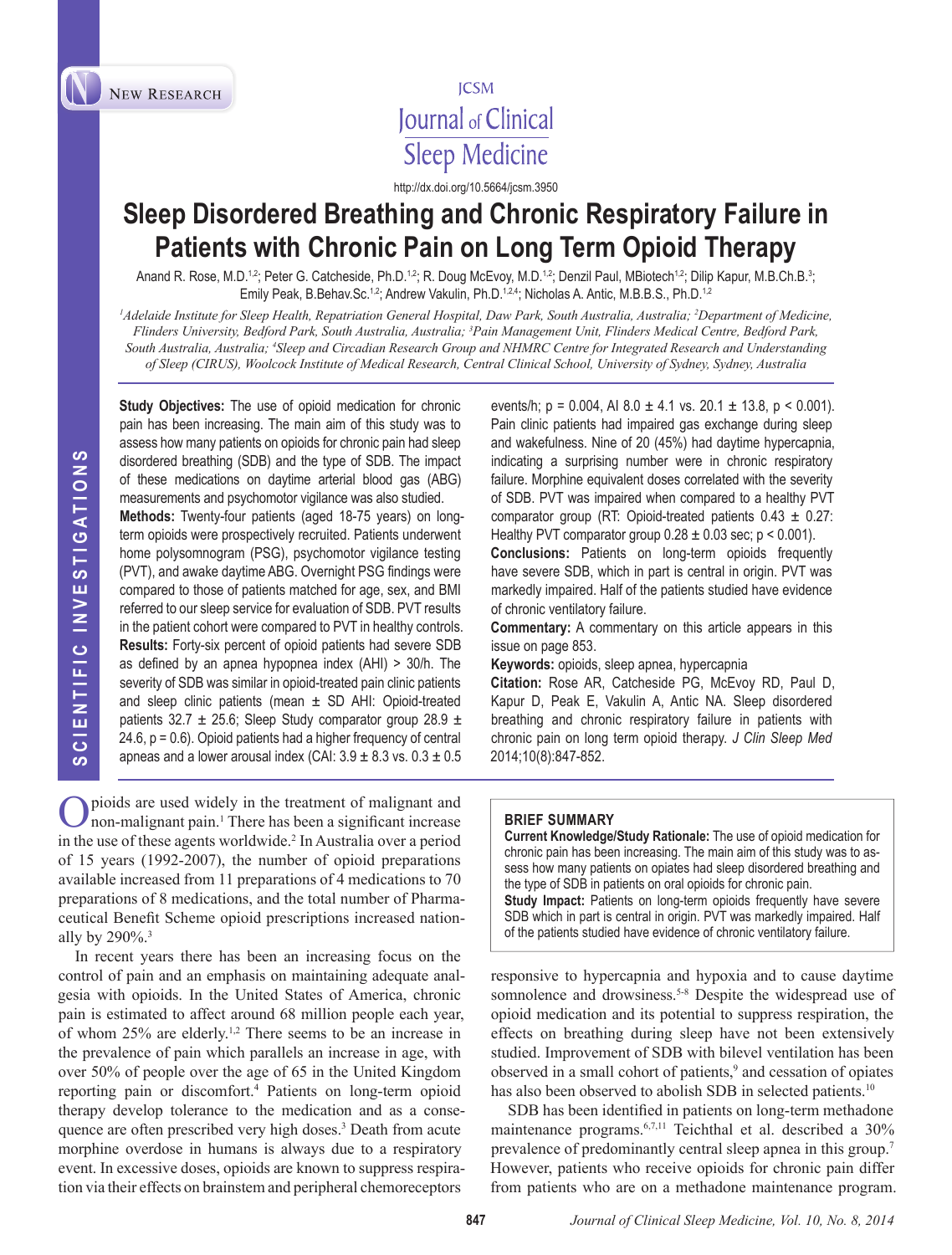#### AR Rose, PG Catcheside, RD McEvoy et al.

Chronic pain patients have a higher prevalence of obesity and have various other comorbidities (physical and psychiatric) and often are on multiple medications. Despite the known propensity for opioids to suppress respiration, contribute to hypoxemia during wakefulness<sup>12</sup> and sleep,<sup>13</sup> and possibly induce SDB, there have been no systematic studies of awake arterial blood gas composition in opioid-treated chronic pain patients. Finally, SDB and high dose opioids have the potential, separately or together, to adversely affect daytime vigilance and increase the risk of accidents. The paucity of data on sleep and breathing and daytime vigilance among patients on long-term opioids for chronic pain prompted us to undertake this observational study.

## **METHODS**

This was a collaborative project between the Adelaide Institute for Sleep Health at the Repatriation General Hospital, and the Pain Management Unit (PMU) at Flinders Medical Centre (FMC). The FMC Pain Management Unit is responsible for the acute and the chronic pain service of this tertiary teaching institution. The study was approved by the the Repatriation General Hospital Ethics Committee (ID 50/07). All subjects gave written informed consent prior to participation.

#### **Subject Selection**

#### *Chronic pain patients*

The first author attended the outpatient facility of the PMU on a weekly basis and prospectively screened case notes of patients to identify those potentially eligible for the study.

**Inclusion criteria:** Patients aged between 18 and 75 years on prescribed oral long-acting opioids within prespecified dose ranges (morphine 40-500 mg/day, oxycodone 30-350 mg/day, and methadone 20-100 mg/day) were invited to participate in this study. The dose ranges were representative of those generally used in this pain clinic. Patients needed to be on these agents for  $\geq 6$  months and at stable doses for  $\geq 4$  weeks prior to enrolment and resident within an 80-km radius of the Flinders Medical Centre. Consecutive patients who agreed to participate were included in the study.

**Exclusion criteria:** Patients with clinically significant congestive cardiac failure, previous cerebrovascular accidents, severe chronic obstructive pulmonary disease ( $FEV<sub>1</sub> < 50\%$ predicted), history of substance abuse, and major psychiatric illness were excluded from the study.

#### *Control Subjects*

Two separate control groups were selected retrospectively from available data for relevant comparisons with the opioidtreated patient group.

*Sleep Clinic comparator group* was used to examine differences in type and/or severity of sleep disordered breathing between opioid-treated chronic pain patients and a group with similar characteristics and likely to have a similar range of medical comorbidities except for opioid use. We compared polysomnography results in our chronic pain patients with an age, gender, and BMImatched group of patients who had been referred to our tertiary sleep medicine service for evaluation of SDB and had undergone a sleep study between 2006 and 2008. For each opioid treated

patient, a sleep study control matched for gender, age  $(\pm 2 \text{ years})$ , and BMI  $(\pm 2 \text{ kg/m}^2)$  was drawn with removal from all available matches. Of the 24 patients, 20 sleep study controls could be identified with this method. Of these sleep study control patients who were referred for evaluation for possible obstructive sleep apnea (OSA), two were on opiate medication.

*The Healthy PVT Comparator group* was a different control group of 20 healthy subjects recruited from the general community as control subjects for OSA patients for another study,<sup>14</sup> in which Palm psychomotor vigilance test (PVT) results were also obtained. Clinically significant sleep disorders were excluded in this control group by sleep questionnaires, and polysomnography.14 Given the limited number of healthy controls it was not possible to specifically match gender, age, or BMI with the opioid-treated patient group. However, the PVT control group did not differ in mean age or gender distribution from the opioid group, but had a lower BMI ( $24.5 \pm 2.6$  vs  $34.8 \pm 9.4$ )  $kg/m^2$ ,  $p < 0.001$ ).

#### **Subject Assessment**

Consecutive chronic pain patients who were eligible and willing to participate underwent clinical review with detailed clinical assessment including spirometry, sleep, and mood questionnaires, and PVT. An arterial blood gas sample was drawn between 14:00 and 16:00 with the patient breathing room air. At the end of the clinical review, patients were prepared in the laboratory for home-based polysomnography (PSG, Somte, and Compumedics Australia) before returning home to sleep. PSG recordings included the standard sleep montages of EEG, EMG, EOG, and respiratory signals of thoracic and abdominal effort and their sum (inductance coils), nasal airflow (pressure transducer), and oximetry. The device was activated to record from 21:00. The patients turned the recording device off in the morning and returned it to the laboratory. The polysomnograms<sup>15</sup> were scored by a single Board of Registered Polysomnographic Technologists certified technician using the American Academy of Sleep Medicine 1999 criteria.<sup>16</sup> Sleep stages and arousals were scored according to conventional criteria.<sup>12</sup> Hypopneas were scored as per the so called "Chicago" criteria: (i) Those with  $> 50\%$  decrease in a valid measure of airflow without a requirement for associated oxygen desaturation or arousal, and (ii) Those with a lesser airflow reduction in association with oxygen desaturation  $> 3\%$  or an arousal.<sup>16</sup>

#### **Psychomotor Vigilance Testing**

The Walter Reed palm-held psychomotor vigilance test (Palm PVT) runs on a Palm operating system based personal data assistant (PDA). The Palm PVT shows close agreement with conventional desktop computer-based PVT normally considered the gold standard test for assessing psychomotor vigilance and sleepiness.17,18 The Palm PVT uses a liquid crystal display (LCD) screen to display a black and white circular annuli stimulus in the form of a bull's eye with 33 mm diameter. The subject was instructed, on seeing the visual stimulus, to respond by pressing a button from which reaction time and minor lapses (responses  $\geq$  500 msec. and < 3 sec) were measured. The test was programmed to run for a period of 10 minutes, with consecutive stimuli appearing at random intervals ranging between 2 and 10 seconds.

*Journal of Clinical Sleep Medicine, Vol. 10, No. 8, 2014* **848**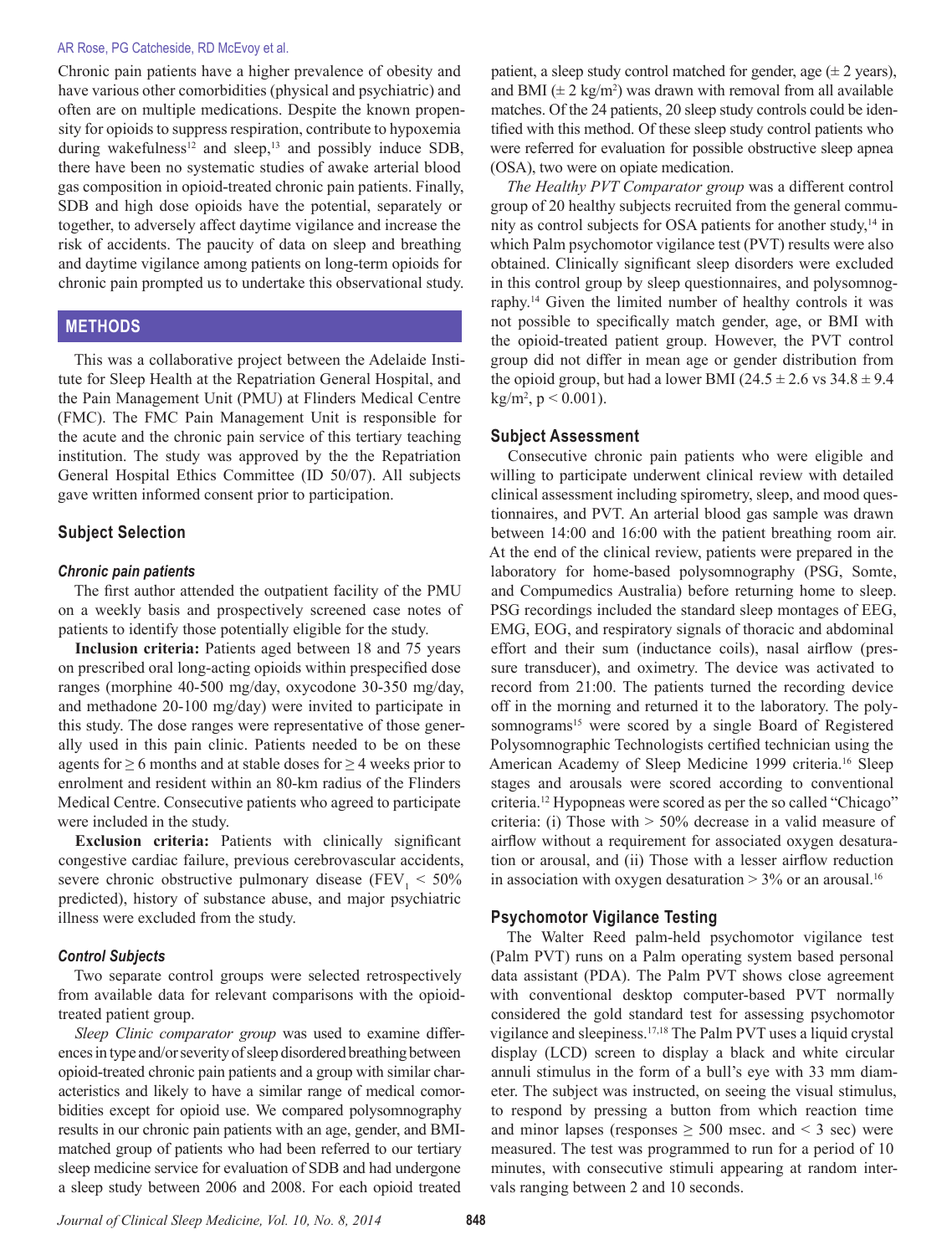#### **Questionnaire Data**

All opioid-treated chronic pain patients completed the following questionnaires during the clinical review: the Epworth Sleep Score (ESS)<sup>19</sup> and the Depression, Anxiety and Stress Scale (DASS 21)<sup>20</sup> questionnaires were administered before the PSG was performed.

#### **Morphine Equivalence (MEQ)**

As the number of available opioid medications is increasing, it is useful when comparing patients on different agents to be able to compare equivalent doses. For this purpose morphine equivalence was computed. A multiplication factor of 1.5 was used to calculate the MEQ for oxycodone (i.e., 1 mg of oxycodone is equivalent to 1.5 mg of morphine). A factor of 3.5 was used for computing the MEQ for methadone.<sup>21,22</sup>

#### **Statistical Analysis**

Gender comparisons between groups were assessed via  $\chi^2$ tests. Anthropometric and sleep study variables were assessed for normality using Kolmogorov-Smirnov tests and compared between opioid treated and each control group using 1-way ANOVA or Kruskal-Wallis 1-way ANOVA for normally and nonnormally distributed data, respectively, followed by Bonferroniadjusted pairwise tests to examine significant between group effects (IBM SPSS Statistics, Release 20). PVT variables were compared between opioid and healthy control groups using Mann-Whitney U-tests. Pearson correlation and backwards-stepwise linear regression analyses were used to explore relationships between MEQ and AHI and central apnea index, and MEQ and  $PaCO<sub>2</sub>$  and  $PaO<sub>2</sub>$ , and PVT variables. Age, gender, and BMI were entered into regression models of MEQ vs AHI and CAI; and age, gender, FEV1 (% predicted), and FER (% predicted) into models of MEQ vs  $PaCO_2$  and  $PaO_2$ . All data are reported as mean  $\pm$  SD; p < 0.05 was considered statistically significant.

## **RESULTS**

Of 56 potentially eligible opioid treated chronic pain patients, a total of 24 (50% male) agreed to participate in the study. Anthropomorphic and polysomnography results from the opioid treated versus healthy and sleep clinic control groups are presented in **Table 1**. Chronic pain patients were on average middle-aged and obese. Six (25%) were morbidly obese  $(BMI > 40 \text{ kg/m}^2)$ . By design, the anthropomorphic characteristics of chronic pain patients and sleep clinic controls were not different, but both these groups had significantly higher BMI and ESS scores than the healthy age- and gender-matched control group. In opioid treated patients, the MEQ dose was  $141 \pm 97$ , median 120 [interquartile range 68-170] mg/24 h, indicating high opioid dose usage.

Most (22/24, 92%) of the opioid-treated patients were prescribed at least one other agent with a central nervous system action: selective serotonin reuptake inhibitors (8 patients), pregabalin (8), tricyclic antidepressants (5), baclofen (4), benzodiazepines (10), tramadol (1), mirtazapine (1), and serotonin noradrenaline reuptake inhibitor (1). Twelve patients were on  $\geq 2$  of these agents in addition to their opioid therapy.

Severe SDB was very common in chronic pain patients with comparable AHI, hypopnea, and oxygen saturation indices

compared to the sleep clinic referred patient group: 17 (71%) of opioid-treated patients had what might be regarded as clinically significant sleep disordered breathing (defined as AHI  $\geq$  15); 11 (46%) had severe sleep disordered breathing (AHI  $\geq$  30). Central apneas events were more frequent; 4/24 (17%) patients had a CAI  $> 5/h$ . Despite frequent respiratory events, arousal frequency was significantly reduced in opioidtreated patients compared to healthy controls and the sleep lab control group.

PVT data from opioid-treated patients versus the healthy PVT comparator group are also presented in **Table 1**. Full reaction time data were available from both groups, but a device download problem and missing data restricted PVT lapse measurements to 22 opioid patients and 10 healthy controls. Opioid patients showed significantly slower reaction times and more frequent lapses than healthy controls. PVT reaction times positively correlated with average  $SpO<sub>2</sub> < 90\%$  (R<sup>2</sup> = 0.549,  $p = 0.005$ ) and percentage of sleep time spent with  $SpO<sub>2</sub> < 90\%$  $(R^2 = 0.446, p = 0.029)$ , but not MEQ, PaCO<sub>2</sub>, or PaO<sub>2</sub>. In multiple linear regression models, the percentage of time spent with  $SpO_2$  < 90% was the only significant predictor of impaired reaction time. Five of the 20 healthy comparator group had an  $AHI < 5/h$ .

Twenty chronic pain patients agreed to arterial blood sampling for arterial blood gas (ABG) analysis during their clinical review (**Table 2**). Mean  $PaCO<sub>2</sub>$  for the group was at the upper limit of normal, but a high proportion of patients (9/20, 45%) had an elevated arterial  $PaCO<sub>2</sub>$  (> 45 mm Hg). Lung function was relatively normal (**Table 2**), and none of the spirometry results examined differed between hypercapnic versus normocapnic (all p-values  $> 0.8$ ).

MEQ correlated positively with total AHI (**Figure 1**), NREM AHI ( $r^2 = 0.250$ ,  $p = 0.013$ ), hypopnea index ( $r^2 = 0.168$ ,  $p = 0.046$ ), and central apnea index ( $r^2 = 0.167$ ,  $p = 0.047$ ), and there was a trend for a negative correlation with awake arterial oxygen saturation ( $r^2 = 0.149$ ,  $p = 0.062$ ) but not with awake  $PaCO<sub>2</sub>$ . There was a significant positive correlation between wake PaCO<sub>2</sub> and sleep time spent with  $SpO_2 < 90\%$  ( $R^2 = 0.214$ ,  $p = 0.040$ , but not lung function. In stepwise linear regression, MEQ and BMI were the only significant independent predictors of AHI (standardized β = 0.501, p = 0.007 and 0.397, p = 0.028, respectively; adjusted model  $r^2 = 0.353$ ,  $p = 0.004$ ), and MEQ the only significant independent predictor of central apnea index. None of the variables examined were significant independent predictors of  $PaCO_2$  or  $PaO_2$ .

There was no significant difference in the ESS between patients who had severe sleep apnea and those who did not  $(AHI > 30, ESS - 12.1 \pm 5.6 \text{ vs } AHI \leq 30, ESS - 12.6 \pm 5.5,$  $p = 0.807$ ).

## **DISCUSSION**

The impact of opioids on sleep and breathing has been best studied by Teichtahl et al. in methadone maintenance patients.<sup>7</sup> They found a 30% prevalence of significant SDB, defined as an  $AHI > 5/h$ . Ten of the 15 patients had an elevated central sleep apnea index (CAI) > 5/h coexisting with obstructive sleep apnea. The remaining five had only central sleep disordered breathing  $(CAI > 5/h)$ .<sup>11</sup> The opioid-treated patients in our study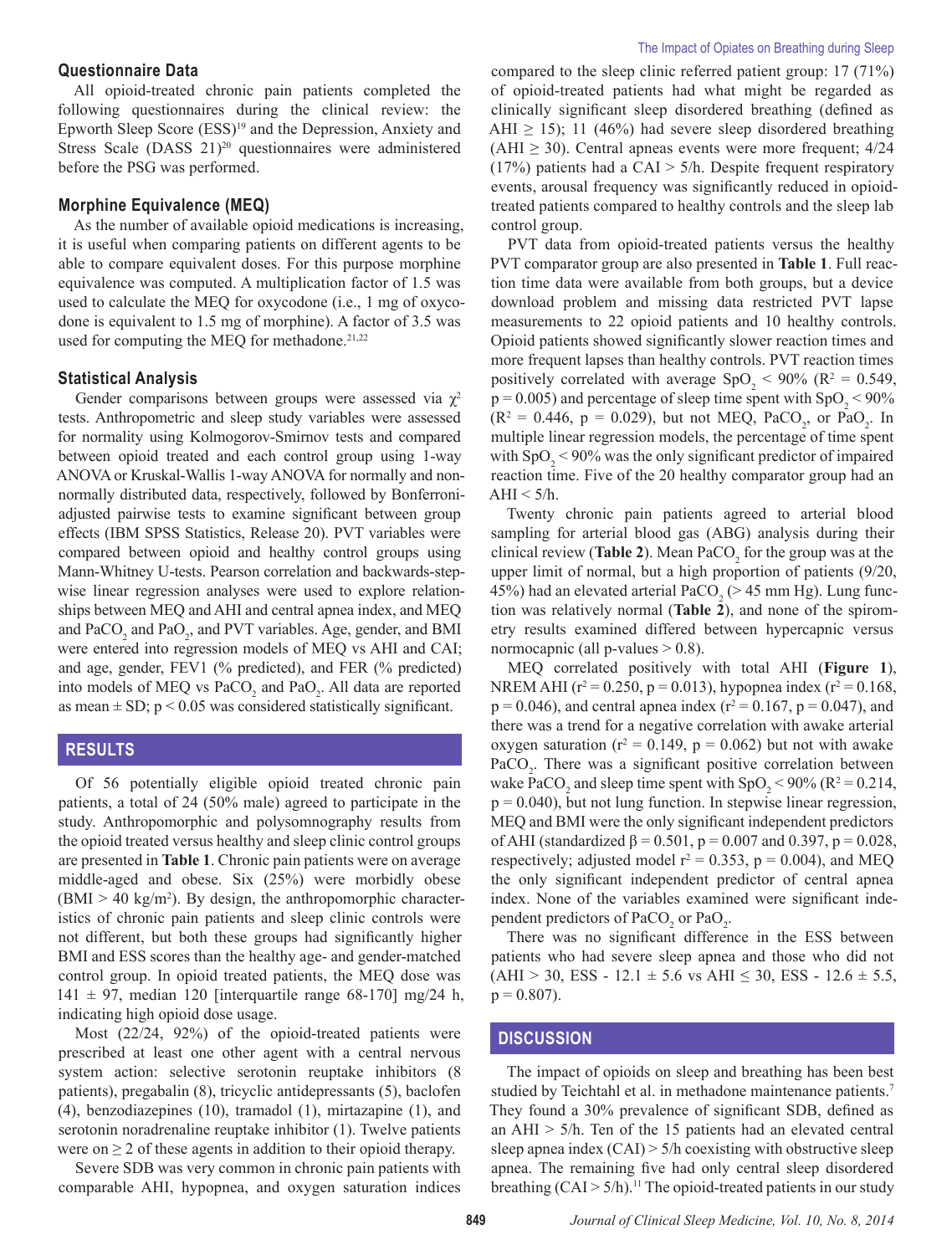|  | Table 1—Anthropometric, polysomnography, and psychomotor vigilance test data |  |  |  |  |  |
|--|------------------------------------------------------------------------------|--|--|--|--|--|
|--|------------------------------------------------------------------------------|--|--|--|--|--|

|                                                        | <b>Opioid-Treated Patients</b> | <b>Healthy Controls</b> | <b>Sleep Clinic Controls</b> |
|--------------------------------------------------------|--------------------------------|-------------------------|------------------------------|
| N (N Males)                                            | 24 (12)                        | 20(15)                  | 20(11)                       |
| Age (years)                                            | $52.4 \pm 9.4$                 | $50.6 \pm 10.1$         | $52.9 \pm 9.8$               |
| BMI ( $kg/m2$ )                                        | $34.9 \pm 9.4*$                | $24.5 \pm 2.6$          | $34.9 \pm 8.4*$              |
| <b>ESS</b>                                             | $12.3 \pm 5.4^*$               | $5.0 \pm 3.0$           | $10.0 \pm 5.6*$              |
| Polysomnography study                                  |                                |                         |                              |
| Total Sleep Time (min)                                 | $393.6 \pm 94.2$ *             | $323.3 \pm 81.1$        | $336.2 \pm 64.0$             |
| %NREM                                                  | $86.6 \pm 8.4*$                | $80.0 \pm 6.4$          | $83.6 \pm 6.2$               |
| %REM                                                   | $13.2 \pm 8.4*$                | $20.0 \pm 6.4$          | $16.4 \pm 6.2$               |
| %SWS                                                   | $18.7 \pm 13.1$                | $19.5 \pm 9.8$          | $22.0 \pm 10.6$              |
| Central Apnea Index (/h) §                             | $3.9 \pm 8.3$ * $\frac{1}{1}$  | $0.3 \pm 0.6$           | $0.3 \pm 0.5$                |
| Mixed Apnea Index (/h) §                               | $0.1 \pm 0.2$                  | $0.0 \pm 0.0$           | $0.1 \pm 0.1$                |
| Obstructive Apnea Index (/h) §                         | $3.0 \pm 6.0$                  | $1.0 \pm 1.1$           | $5.4 \pm 11.3$               |
| Hypopnea Index (/h)                                    | $26.0 \pm 20.5*$               | $7.1 \pm 3.5$           | $23.1 \pm 17.1*$             |
| AHI(fh)                                                | $32.7 \pm 25.6*$               | $8.3 \pm 4.0$           | $28.9 \pm 24.6*$             |
| NREM AHI $(h)$ <sup>§</sup>                            | $31.4 \pm 26.8*$               | $5.7 \pm 3.8$           | $26.2 \pm 25.7$ *            |
| REM AHI (/h)                                           | $37.1 \pm 28.1*$               | $18.3 \pm 8.9$          | $40.8 \pm 23.7*$             |
| Arousal index (/h)                                     | $8.0 \pm 4.1$ *.1              | $14.9 \pm 6.9$          | $20.1 \pm 13.8$              |
| Awake SpO <sub>2</sub> (%)                             | $94.3 \pm 1.6*$                | $96.5 \pm 1.3$          | $94.3 \pm 1.6*$              |
| %Sleep Time SpO <sub>2</sub> < 90% §                   | $10.4 \pm 17.6*$               | $0.1 \pm 0.3$           | $6.0 \pm 14.5*$              |
| Average SpO <sub>2</sub> desaturation (%) <sup>§</sup> | $4.0 \pm 1.4*$                 | $2.4 \pm 0.8$           | $3.8\pm1.8^*$                |
| Psychomotor vigilance test                             |                                |                         |                              |
| Reaction Time (sec) §                                  | $0.43 \pm 0.27$ *              | $0.28\pm0.03$           |                              |
| 1/Reaction Time (sec-1)                                | $2.82 \pm 0.82$ *              | $3.70 \pm 0.38$         |                              |
| Lapses $> 500$ msec $\S$ <sup>*</sup>                  | $12.6 \pm 21.5*$               | $1.5 \pm 1.2$           |                              |

Values are mean  $\pm$  SD. \* Indicates p < 0.05 vs healthy controls;  $\dagger$  p < 0.05 vs sleep lab controls. <sup>§</sup> Indicates non-normally distributed variables for which nonparametric tests were applied. ¥Due to a device download problem PVT lapse data were restricted to 22 opioid patients versus 10 healthy controls.

**Table 2**—Arterial blood gas and pulmonary function results in opioid-treated chronic pain patients

|                            | Mean ± SD       | <b>Median [IQR]</b>                                                                |
|----------------------------|-----------------|------------------------------------------------------------------------------------|
| PaCO <sub>2</sub> (mm Hg)* | $44.8 \pm 4.1$  | 44.9 [42.7-47.2]                                                                   |
| PaO <sub>2</sub> (mm Hg)   | $81.4 \pm 9.9$  | 78.3 [74.0-86.5]                                                                   |
| pН                         | $7.39 \pm 0.02$ | 7.39 [7.38-7.41]                                                                   |
| $HCO3$ (mmol/L)            | $26.9 \pm 2.2$  | 26.7 [25.4-28.0]                                                                   |
| FEV <sub>1</sub> (L)       | $2.8 \pm 0.9$   | $2.7$ [ $2.2 - 3.4$ ]                                                              |
| FEV, (% predicted)         | $82.7 \pm 16.8$ | 81.0 [73.3-99.0]                                                                   |
| FER (FEV,/FVC %)           | $77.8 \pm 5.9$  | 76.4 [74.4-79.9]                                                                   |
| FER (% predicted)          | $98.8 \pm 8.0$  | 96.5 [93.8-101.3]                                                                  |
|                            |                 | $N = 20$ . * Normal PaCO <sub>2</sub> range = 35-45 mm Hg. IQR, interquartile rang |

differed from those of Teichtahl et al. The patients in our study were older (52.4  $\pm$  9.4 years vs 35  $\pm$  9 years) and obese (BMI  $34.9 \pm 9.4$  kg/m<sup>2</sup> vs  $27 \pm 6$  kg/m<sup>2</sup>). The mean AHI in our patient group was  $32.7 \pm 25.6$ /h which was higher than the methadone maintenance patients (mean AHI  $17.5 \pm 17.3/h$ ).<sup>11,23-25</sup>

In our study, opioid-treated patients had similar mean AHI values compared with the age, gender, and BMI matched control patients who were referred to our sleep laboratory for investigation of possible OSA. These data do not allow us to determine the prevalence and severity of SDB in opioid-treated pain patients compared with non-opioid-treated pain patients or with healthy matched control subjects. However, the





comparison with age, gender, and BMI-matched sleep clinic patients referred with a presumptive diagnosis of obstructive sleep apnea, shows that opioid-treated patients have SDB as commonly as a group from the general community group who were considered at high risk for sleep apnea, and shows that at equivalent levels of sleep disordered breathing opioid patients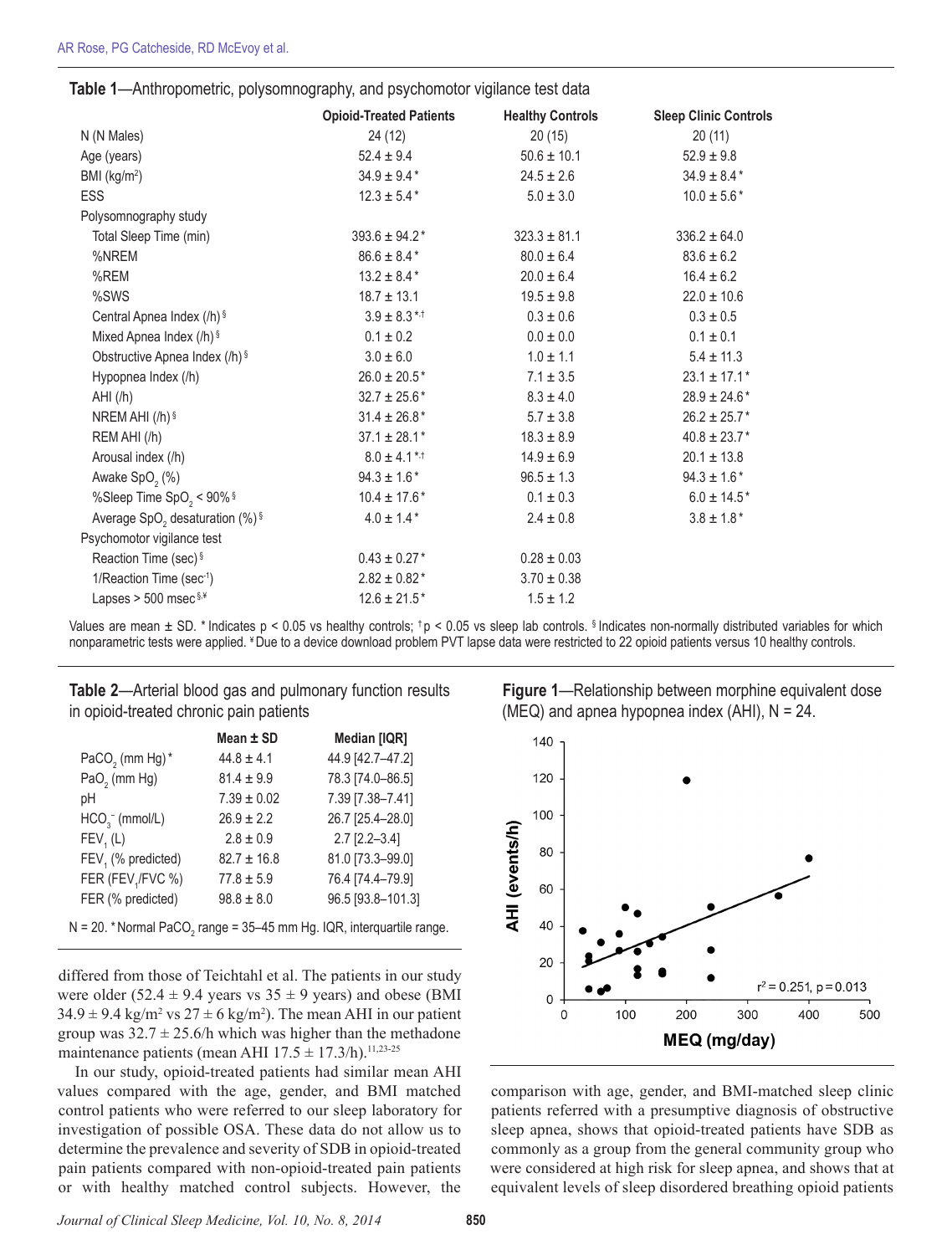have a tendency towards longer sleep, and significantly fewer arousals and more central apneas. Given they had a similar number of respiratory events as the sleep study comparator group, it is possible that their arousal threshold was blunted by the opiates.

Arterial carbon dioxide elevation has been demonstrated in animal studies following intravenous administration of opioid agonists.27 A novel and very important observation in our study was the increase in wake arterial carbon dioxide tension values in 45% of participants who had arterial blood gas measurements. These patients had no acute symptoms and did not have significant respiratory disease but showed a significant positive correlation between wake  $PaCO<sub>2</sub>$  and sleep time spent with  $SpO_2$  < 90%. We postulate there is a general stateindependent suppression of respiratory drive due to opioid administration. This hypoventilation manifests as hypercapnia during wakefulness and produces central apneas and intermittent hypoxemia while asleep. Resting hypoventilation could also contribute to greater desaturation during SDB events by virtue of mild hypoxemia awake placing patients closer to the steep part of the oxyhemoglobin dissociation curve. The association could, however, be bi-directional, with opioid-induced sleep apnea also contributing to awake central hypoventilation.

The finding of reduced psychomotor vigilance in the opioidtreated patients is an important new observation. Much of the available literature suggests there is no impairment of psychomotor abilities in opioid maintained patients<sup>28</sup>; however, most patients undergoing psychomotor vigilance testing have been methadone maintenance patients.<sup>29</sup> Our patients, recruited from a chronic pain clinic, consistently performed poorly on the 10-minute PVT test, with significantly higher mean reaction times and more frequent minor lapses than healthy agematched control subjects. Though the sample size is relatively small, the present findings raise questions regarding the ability of such patients to be vigilant in more complex tasks such as driving. It may be that other centrally acting medications used by our patient group in addition to opioids and the presence of SDB contribute to the impairment of psychomotor vigilance. Further research in this area is warranted.

Subjective daytime sleepiness was a common problem for most of our opioid-treated patients, as over 70% had an elevated ESS. However, there was no difference in the ESS between patients who had severe sleep apnea and those who did not. These data raise the possibility that SDB may not greatly contribute to excessive daytime sleepiness in this patient group in whom there are potentially multiple causes of subjective sleepiness. While there was no correlation with the prevalence or severity of SDB, it is possible that SDB was a contributor to daytime sleepiness. However, there was strikingly little sleep fragmentation, as demonstrated by the arousal index in opioidtreated patients. An alternative explanation is that opioid medication had a direct sedative effect on the central nervous system. Also, as expected, depression scores were found to be high among the opioid-treated patients.<sup>30,31</sup> Depression itself can contribute to daytime sleepiness.<sup>32</sup> Most opioid-treated patients were also taking one or two other centrally acting medications such as benzodiazepines, tricyclic antidepressants, or GABA analogues. These medications may also have contributed to the

finding of increased daytime sleepiness and SDB among the patients. It may be that chronic pain causes sleep disruption and contributes to daytime sleepiness.

#### **Limitations of the Study**

Our study has several limitations. First, the total numbers of subjects studied is relatively small. Second, most patients were on other non-opioid centrally acting medications that might have independently contributed to sleep disordered breathing, daytime sleepiness, and vigilance. Thus it is difficult to ascribe the abnormalities to opioids alone. However regardless of the relative contribution of opioids versus other medications, chronic pain patients are frequently prescribed several centrally acting medications, and our study has shown for the first time a range of clinically relevant and important associated respiratory and central nervous system abnormalities in this patient group. Comparisons were made with retrospective control groups. While members of the Sleep Comparator Group were matched for gender, age, and BMI, the healthy PVT comparator group had a lower BMI. Polysomnographic data from both control groups were not rescored by the sleep technologist involved in this prospective investigation of opioid patients. We also did not have an esophageal manometer in place to allow unequivocal scoring of the central/mixed or obstructive nature of respiratory events. However, given that hypopneas dominated the elevated AHI, it appears unlikely that such measures would have substantially altered the main findings.

In summary, this study confirms the presence of severe SDB in 46% of chronic pain patients on long-term opioid therapy. While central apnea activity was increased compared with patients referred to a sleep clinic for investigation of OSA (Sleep Clinic Comparator Group), our opioid-treated chronic pain patients clearly had a mixture of obstructive and central respiratory events. Higher levels of obesity, older age, and the frequent use of multiple centrally acting medications may explain these differences. Interestingly, while similar levels of SDB were observed in opioid-treated chronic patients and sleep clinic patients, chronic pain patients appeared by comparison to have minimal sleep fragmentation, raising questions about the contribution of sleep apnea to their daytime sleepiness and functional impairment. An important observation was the presence of impaired gas exchange, both during sleep and wakefulness, with hypercapnia (i.e., chronic ventilatory failure) in almost half the opioid patient group. Another new and potentially very important observation in this study was the impaired psychomotor vigilance observed in this group of chronic pain patients. In addition to opioid therapy, other centrally acting agents and coexisting sleep disordered breathing could contribute to this observation.

In future studies of opioid-treated chronic pain patients, it would be interesting to assess the prevalence of SDB, hypercapnia, and impaired psychomotor vigilance associated with separate classes of opioid medications. It will also be important to assess the impact of CPAP or other therapies for SDB on daytime sleepiness and measure of mood and vigilance. The impaired psychomotor vigilance described here is novel and warrants further investigation. Given the large numbers of people on opioid medications for chronic pain, this impaired vigilance may have a very significant public health impact when tasks that require vigilance such as driving are considered.